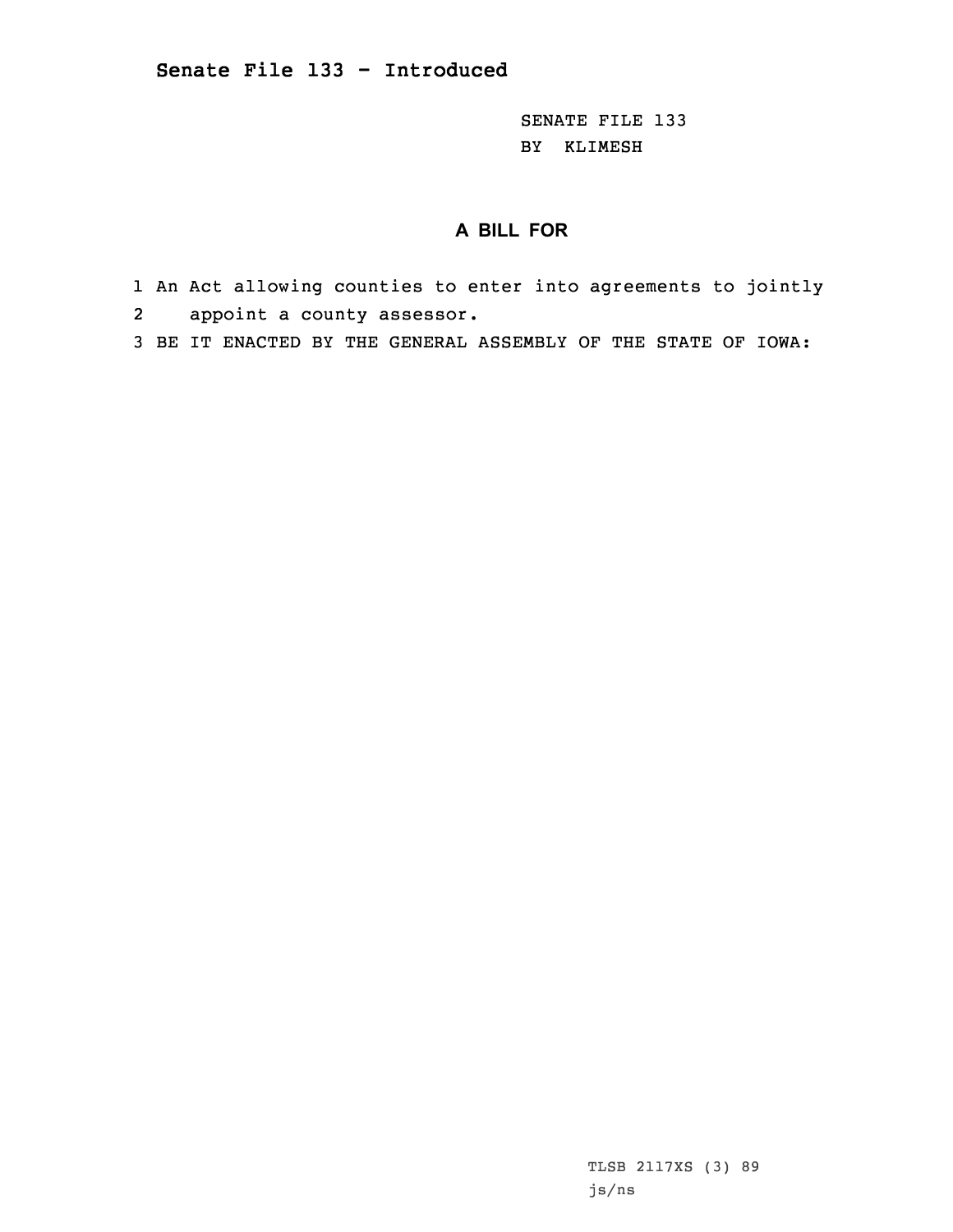1 Section 1. Section 441.1, Code 2021, is amended to read as 2 follows:

3 **441.1 Office of assessor created.**

4 1. In every county in the state of Iowa the office of assessor is hereby created. The boards of supervisors of two or more counties may enter into an agreement under chapter 28E to jointly appoint <sup>a</sup> county assessor, employ <sup>a</sup> deputy assessor and professional and clerical assistants for the county assessor, and provide such services as can be carried out jointly and will operate to the counties' mutual benefit. The agreement shall be written and entered in the boards' respective minutes. The county assessor appointed under the agreement shall be the official county assessor for each of the respective counties that are <sup>a</sup> party to the agreement and shall serve for such term as provided in section 441.8. The written agreement shall provide for the determination of the cost of the joint program and the manner of allocation of the cost to each board for inclusion in the respective budgets. The boards by mutual agreement shall designate one board to make payments for salaries and other costs of the joint program. That board shall be reimbursed by the other boards in accordance with the joint agreement. The provisions of chapter 28E are applicable to this subsection.

24 2. <sup>A</sup> city having <sup>a</sup> population of ten thousand or more, according to the latest federal census, may by ordinance provide for the selection of <sup>a</sup> city assessor and for the assessment of property in the city under the provisions of this chapter. <sup>A</sup> city desiring to provide for assessment under the provisions of this [chapter](https://www.legis.iowa.gov/docs/code/2021/441.pdf) shall, not less than sixty days before the expiration of the term of the assessor in office, notify the taxing bodies affected and proceed to establish <sup>a</sup> conference board, examining board, and board of review and select an assessor, all as provided in this [chapter](https://www.legis.iowa.gov/docs/code/2021/441.pdf). <sup>A</sup> city desiring to abolish the office of city assessor shall repeal the ordinance establishing the office of city assessor, notify

-1-

LSB 2117XS (3) 89  $js/ns$  1/8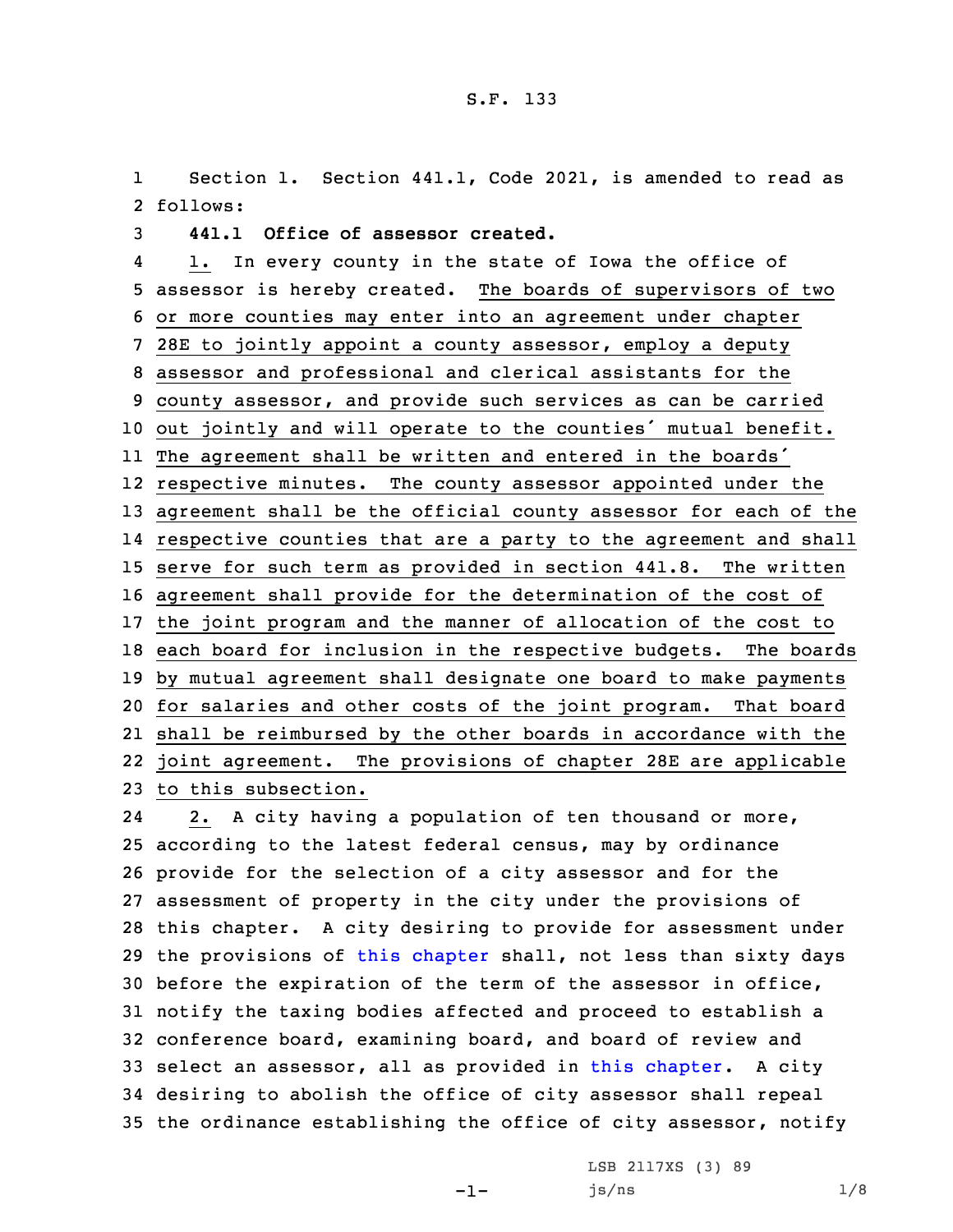1 the county conference board and the affected taxing districts, provide for the transfer of appropriate records and other matters, and provide for the abolition of the respective boards and the termination of the terms of office of the assessor and members of the respective boards. The abolition of the city assessor's office shall take effect on July <sup>1</sup> following notification of the abolition unless otherwise agreed to by the affected conference boards. If notification of the proposed abolition is made after January 1, sufficient funds shall be transferred from the city assessor's budget to fund the additional responsibilities transferred to the county assessor for the next fiscal year.

13 Sec. 2. Section 441.2, Code 2021, is amended to read as 14 follows:

15 **441.2 Conference board.**

16 1. In Except as otherwise provided in subsection 2, in each county and each city having an assessor there shall be established <sup>a</sup> conference board. In counties, the conference board shall consist of the mayors of all incorporated cities in the county whose property is assessed by the county assessor, one representative from the board of directors of each high 22 school district of the county, who is a resident of the county, said board of directors appointing said representative for <sup>a</sup> one-year term and notifying the clerk of the conference 25 board as to their representative, and members of the board of supervisors. Each board of directors of <sup>a</sup> high school district appointing <sup>a</sup> representative shall notify the clerk 28 of the conference board of their representative, who shall serve for <sup>a</sup> one-year term. In cities having an assessor, the conference board shall consist of the members of the city council, school board, and county board of supervisors. In the counties, the chairperson of the board of supervisors shall 33 act as chairperson of the conference board $\overline{t}$  in. In cities having an assessor, the mayor of the city council shall act as chairperson of the conference board. In any action taken by

 $-2-$ 

LSB 2117XS (3) 89 js/ns 2/8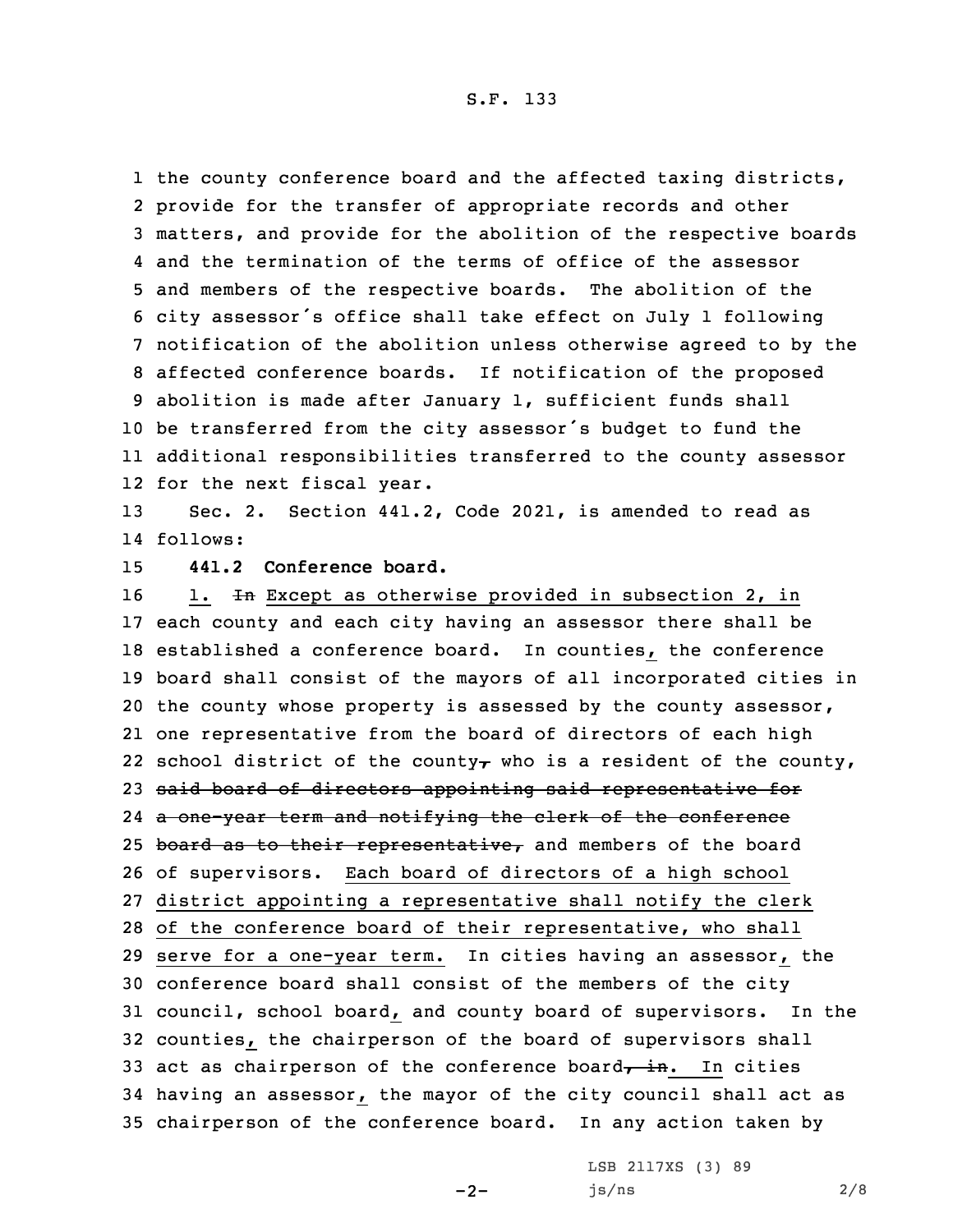the conference board, the mayors of all incorporated cities in the county whose property is assessed by the county assessor shall constitute one voting unit, the members of the city board of education or one representative from the board of directors of each high school district of the county shall constitute one voting unit, the members of the city council shall constitute one voting unit, and the county board of supervisors shall constitute one voting unit, each unit having <sup>a</sup> single vote and no action shall be valid except by the vote of not less than two out of the three units. The majority vote of the members present of each unit shall determine the vote of the unit. The assessor shall be clerk of the conference board.

 2. For counties that jointly appoint <sup>a</sup> county assessor pursuant to section 441.1, the conference board shall consist of the mayors of all incorporated cities in the counties whose property is assessed by the county assessor, one representative from the board of directors of each high school district in the counties who is <sup>a</sup> resident of one of the counties, and members of each board of supervisors. Each board of directors of <sup>a</sup> high school district appointing <sup>a</sup> representative shall notify the clerk of the conference board of their representative, who shall serve for <sup>a</sup> one-year term. The voting units shall elect <sup>a</sup> chairperson of one of the boards of supervisors to serve as the chairperson of the conference board. Provisions set forth in subsection 1 regarding voting on an action taken by the conference board apply to conference boards created under this subsection. The county assessor shall be clerk of the conference board. Sec. 3. Section 441.5, subsection 7, Code 2021, is amended to read as follows:

 7. Following the administration of the examination, the director of revenue shall establish <sup>a</sup> register containing the names, in alphabetical order, of all individuals who are eligible for appointment as assessor. The test scores of 35 individuals on the register shall be given to a eity or county

 $-3-$ 

LSB 2117XS (3) 89  $js/ns$  3/8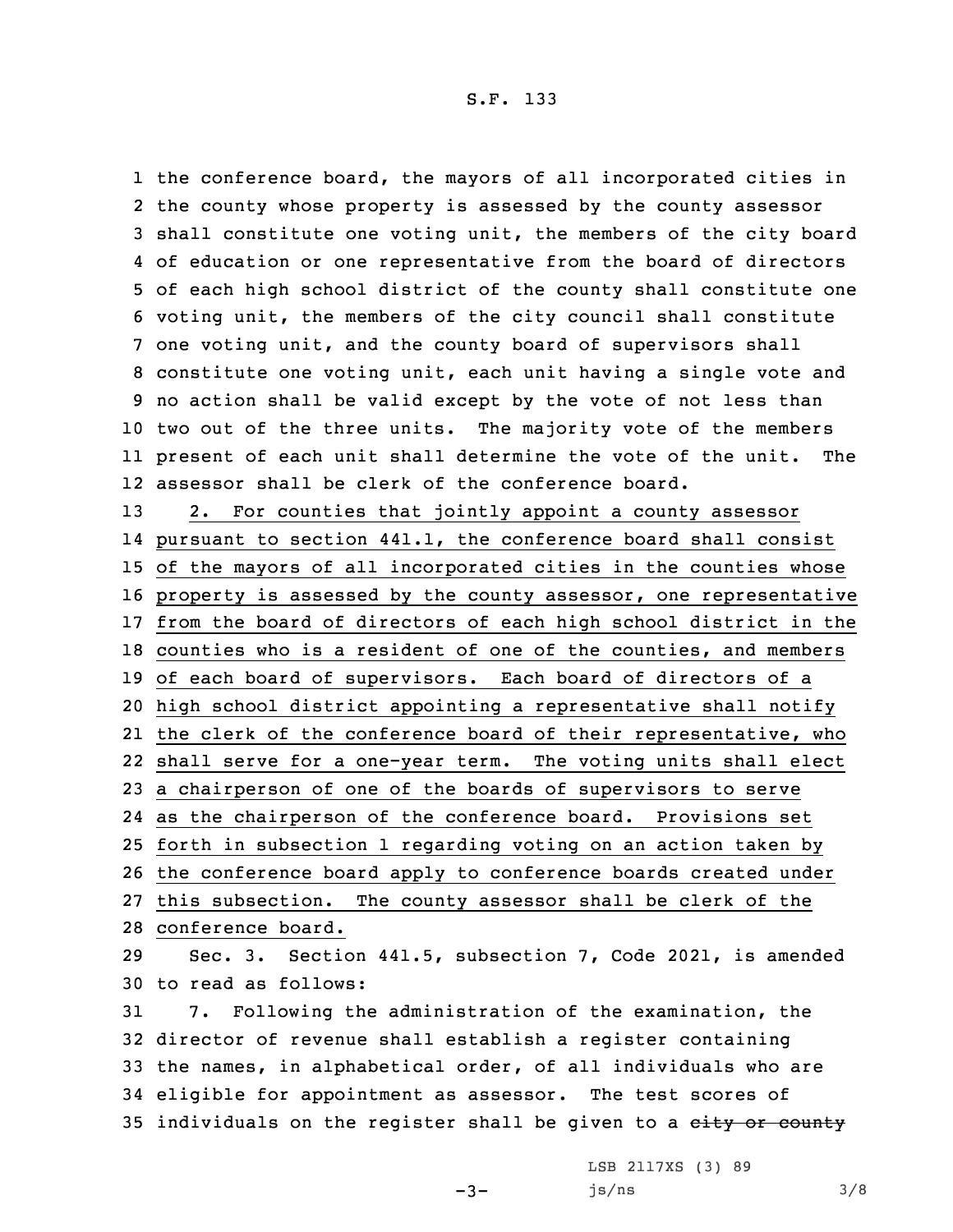1 conference board upon request. All eligible individuals shall 2 remain on the register for <sup>a</sup> period of two years following the 3 date of certification granted by the director.

4 Sec. 4. Section 441.7, Code 2021, is amended to read as 5 follows:

6 **441.7 Special examination.**

 If the conference board fails to appoint an assessor from the list of individuals on the register, the conference board shall request permission from the director of revenue to 10 hold a special examination in the particular eity or county jurisdiction in which the vacancy has occurred. Permission may be granted by the director of revenue after consideration of factors such as the availability of candidates in that 14 particular <del>city or county</del> jurisdiction. The director of revenue shall conduct no more than one special examination for each vacancy in an assessing jurisdiction. The examination shall be conducted by the director of revenue as provided in [section](https://www.legis.iowa.gov/docs/code/2021/441.5.pdf) 441.5, except as otherwise provided in this section. The examining board shall give notice of holding the examination for assessor by posting <sup>a</sup> written notice in 21 a conspicuous place in the each county courthouse in the jurisdiction in the case of county assessors or in the city hall in the case of city assessors, stating that at <sup>a</sup> specified date, an examination for the position of assessor will be held at <sup>a</sup> specified place. Similar notice shall be given at the same time by one publication of the notice in three newspapers of general circulation in the case of <sup>a</sup> county assessor, or in case there are not three such newspapers in 29 a county the jurisdiction, then in newspapers which that are available, or in one newspaper of general circulation in the city in the case of city assessor. The conference board of 32 the eity or county jurisdiction in which a special examination is held shall reimburse the department of revenue for all expenses incurred in the administration of the examination, to 35 be paid for by the respective eity or county jurisdiction's

 $-4-$ 

LSB 2117XS (3) 89  $js/ns$  4/8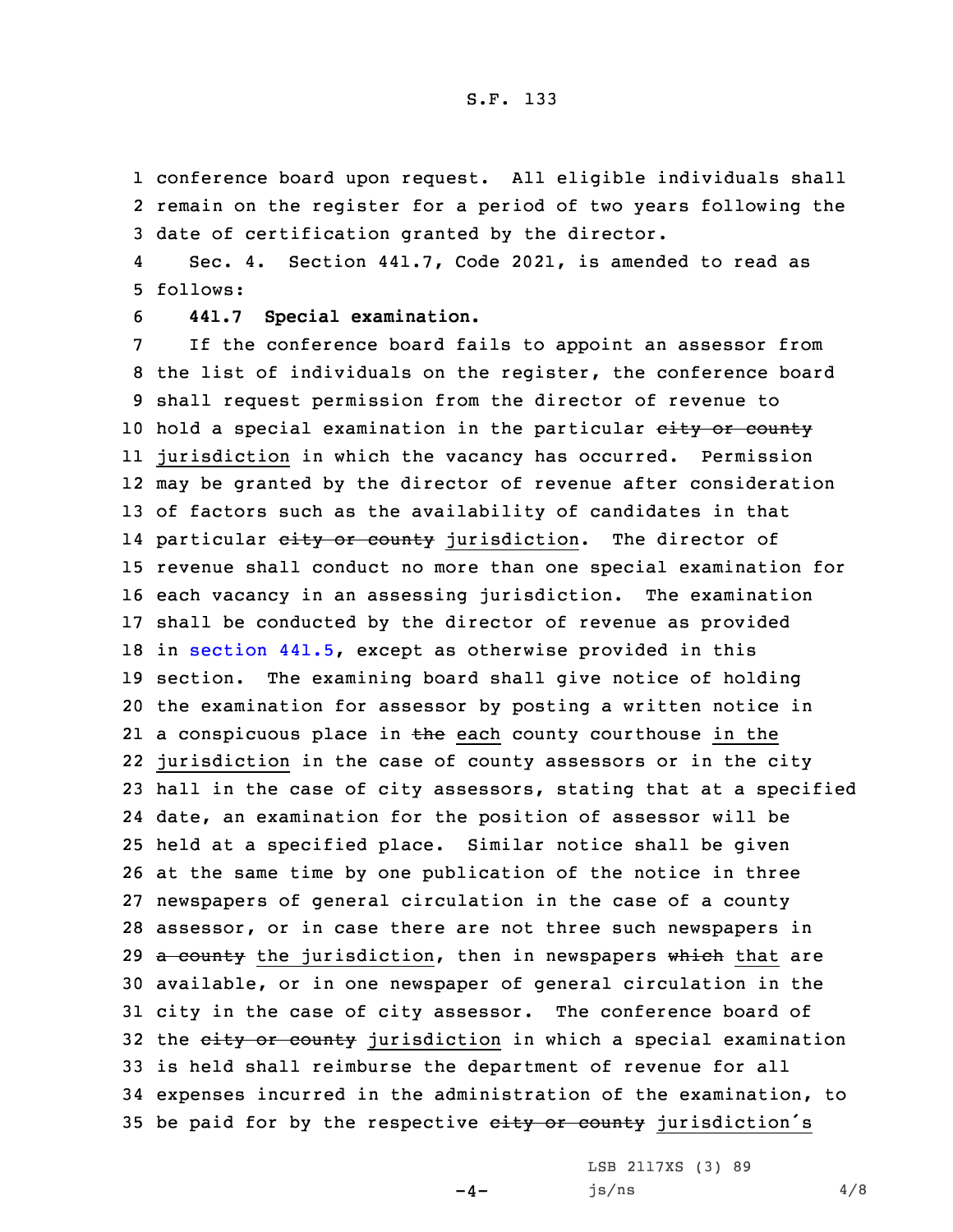assessment expense fund. Following the administration of this special examination, the director of revenue shall certify to the examining board <sup>a</sup> new list of candidates eligible to be appointed as assessor and the examining board and conference board shall proceed in accordance with the provisions of section 441.6.

Sec. 5. Section 441.8, subsection 8, Code 2021, is amended 8 to read as follows:

 8. In the event of the removal, resignation, death, or 10 removal from the a county of under the said assessor assessor's jurisdiction, the conference board shall proceed to fill the vacancy by appointing an assessor to serve the unexpired term 13 in the manner provided in [section](https://www.legis.iowa.gov/docs/code/2021/441.6.pdf) 441.6. Until the vacancy is filled, the chief deputy shall act as assessor, and in 15 the event there be is no deputy, in the case of  $counties$  an individual county the auditor shall act as assessor, in the case of counties that jointly appoint an assessor the voting units shall appoint <sup>a</sup> county auditor from one of the counties to act as assessor, and in the case of cities having an assessor the city clerk shall act as assessor.

21 Sec. 6. Section 441.10, subsection 3, Code 2021, is amended 22 to read as follows:

 3. Following the administration of the examination, the director of revenue shall establish <sup>a</sup> register containing the names, in alphabetical order, of all individuals who are eligible for appointment as <sup>a</sup> deputy assessor. The test scores 27 of individuals on the register shall be given to a eity or 28 county conference board upon request. All eligible individuals shall remain on the register for <sup>a</sup> period of two years following the date of certification granted by the director. Sec. 7. Section 441.17, subsection 2, Code 2021, is amended

32 to read as follows:

33 2. Cause to be assessed, in accordance with section [441.21](https://www.legis.iowa.gov/docs/code/2021/441.21.pdf), 34 all the property in the assessor's county or city jurisdiction, 35 except property exempt from taxation, or the assessment of

 $-5-$ 

LSB 2117XS (3) 89  $js/ns$  5/8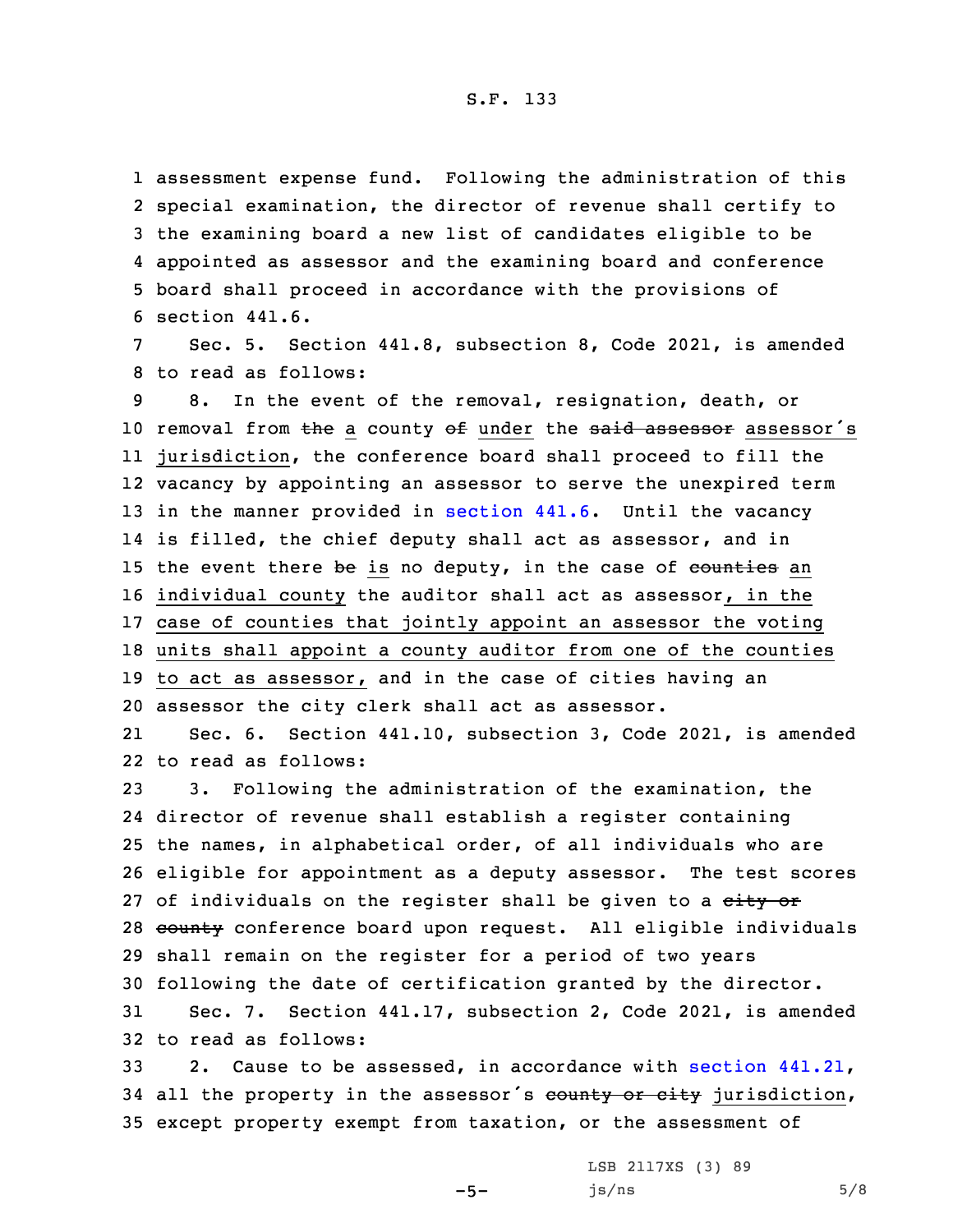S.F. 133

 which is otherwise provided for by law. However, an assessor or deputy assessor shall not personally assess <sup>a</sup> property if the person or <sup>a</sup> member of the person's immediate family owns the property, has <sup>a</sup> financial interest in the property, or has <sup>a</sup> financial interest in the entity that owns the property. The director of revenue shall adopt rules pursuant to [chapter](https://www.legis.iowa.gov/docs/code/2021/17A.pdf) 17A 7 to implement and administer this [subsection](https://www.legis.iowa.gov/docs/code/2021/441.17.pdf).

8 Sec. 8. Section 441.31, subsection 1, Code 2021, is amended 9 to read as follows:

 1. The chairperson of the conference board shall call <sup>a</sup> meeting by written notice to all of the members of the board for the purpose of appointing <sup>a</sup> board of review for all assessments made by the assessor. The board of review may consist of either three members or five members. As nearly as possible this board shall include one licensed real estate broker and one licensed architect or person experienced in the building and construction field. In the case of <sup>a</sup> county or counties, at least one member of the board shall be <sup>a</sup> farmer. Not more than two members of the board of review shall be of the same profession or occupation and members of the board of review shall be residents of the assessor jurisdiction. The terms of the members of the board of review shall be for six years, beginning with January 1 of the year following their selection. In boards of review having three members the term of one member of the first board to be appointed shall be for two years, one member for four years, and one member for six years. In the case of boards of review having five members, the term of one member of the first board to be appointed shall be for one year, one member for two years, one member for three years, one member for four years, and one member for six years. Sec. 9. Section 441.41, Code 2021, is amended to read as 32 follows:

33 **441.41 Legal counsel.**

34 In the case of cities having an assessor, the city legal 35 department shall represent the assessor and board of review

 $-6-$ 

LSB 2117XS (3) 89  $js/ns$  6/8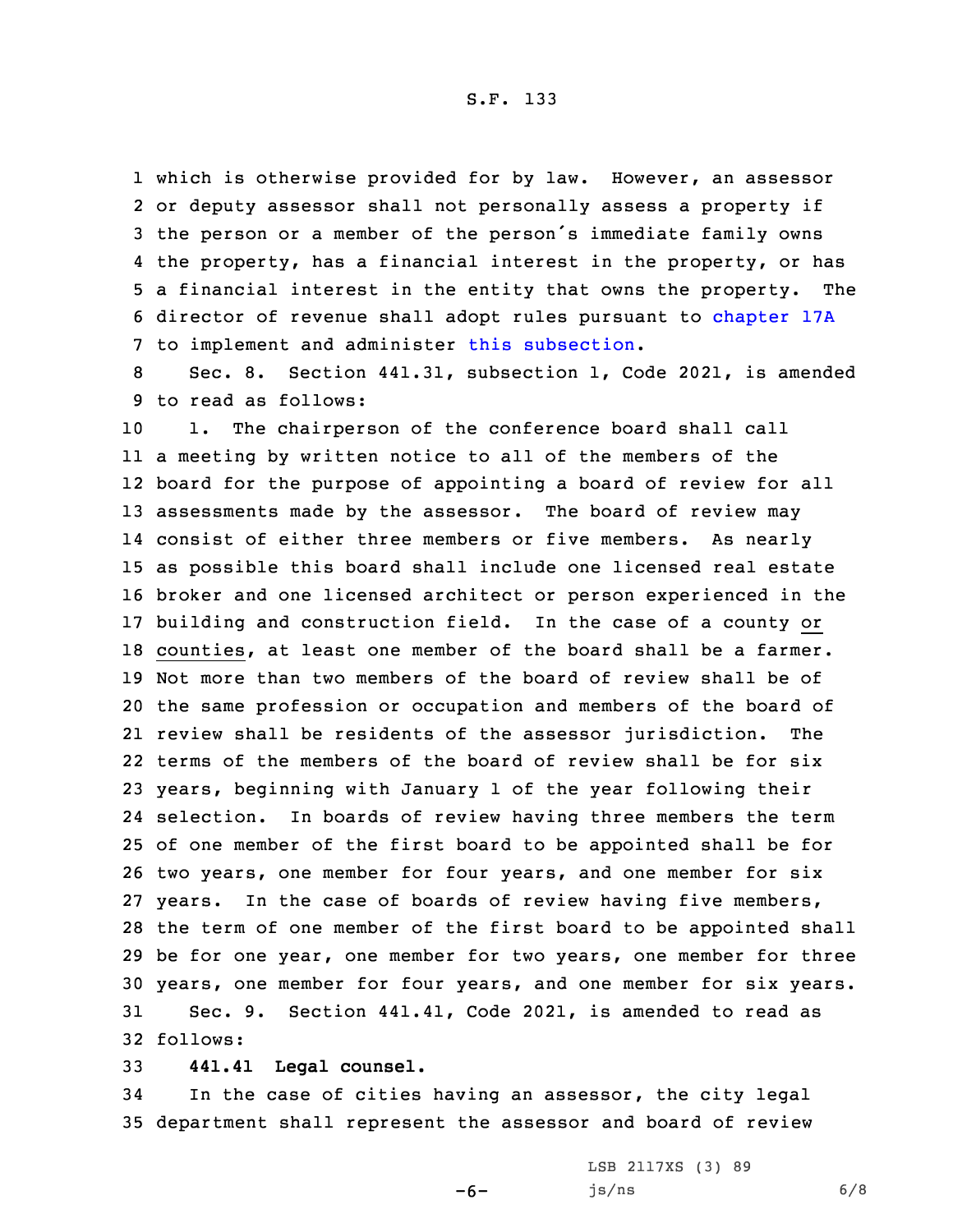S.F. 133

 in all litigation dealing with assessments. In the case of counties, the county attorney in the appropriate jurisdiction shall represent the assessor and board of review in all litigation dealing with assessments. Any taxing district interested in the taxes received from such assessments may be represented by an attorney and shall be required to appear by attorney upon written request of the assessor to the presiding officer of any such taxing district. Subject to review and prior approval by either the city legal department in the case of <sup>a</sup> city or the county attorney in the appropriate jurisdiction in the case of <sup>a</sup> county, the conference board may employ special counsel to assist the city legal department or county attorney as the case may be.

## 14

## EXPLANATION

15 **The inclusion of this explanation does not constitute agreement with** <sup>16</sup> **the explanation's substance by the members of the general assembly.**

 This bill allows two or more counties to enter into an agreement under Code chapter 28E to jointly appoint <sup>a</sup> county assessor, employ <sup>a</sup> deputy assessor and necessary professional and clerical staff, and provide such services as can be carried out jointly and will operate to the counties' mutual benefit. The county assessor appointed under the agreement is the official county assessor for each of the respective counties. The agreement shall provide for the determination of the cost of the joint program and the manner of allocation of the cost to each board of supervisors for inclusion in the respective 27 budgets.

 Current law requires each county having an assessor to establish <sup>a</sup> conference board, which consists of the mayors of each incorporated city in the county, <sup>a</sup> member from each board of directors of the high school districts in the county, and the board of supervisors, with each group constituting <sup>a</sup> voting unit. For counties that share <sup>a</sup> county assessor, the conference board shall consist of the same voting units but shall include all required members from each county that

 $-7-$ 

LSB 2117XS (3) 89  $js/ns$  7/8